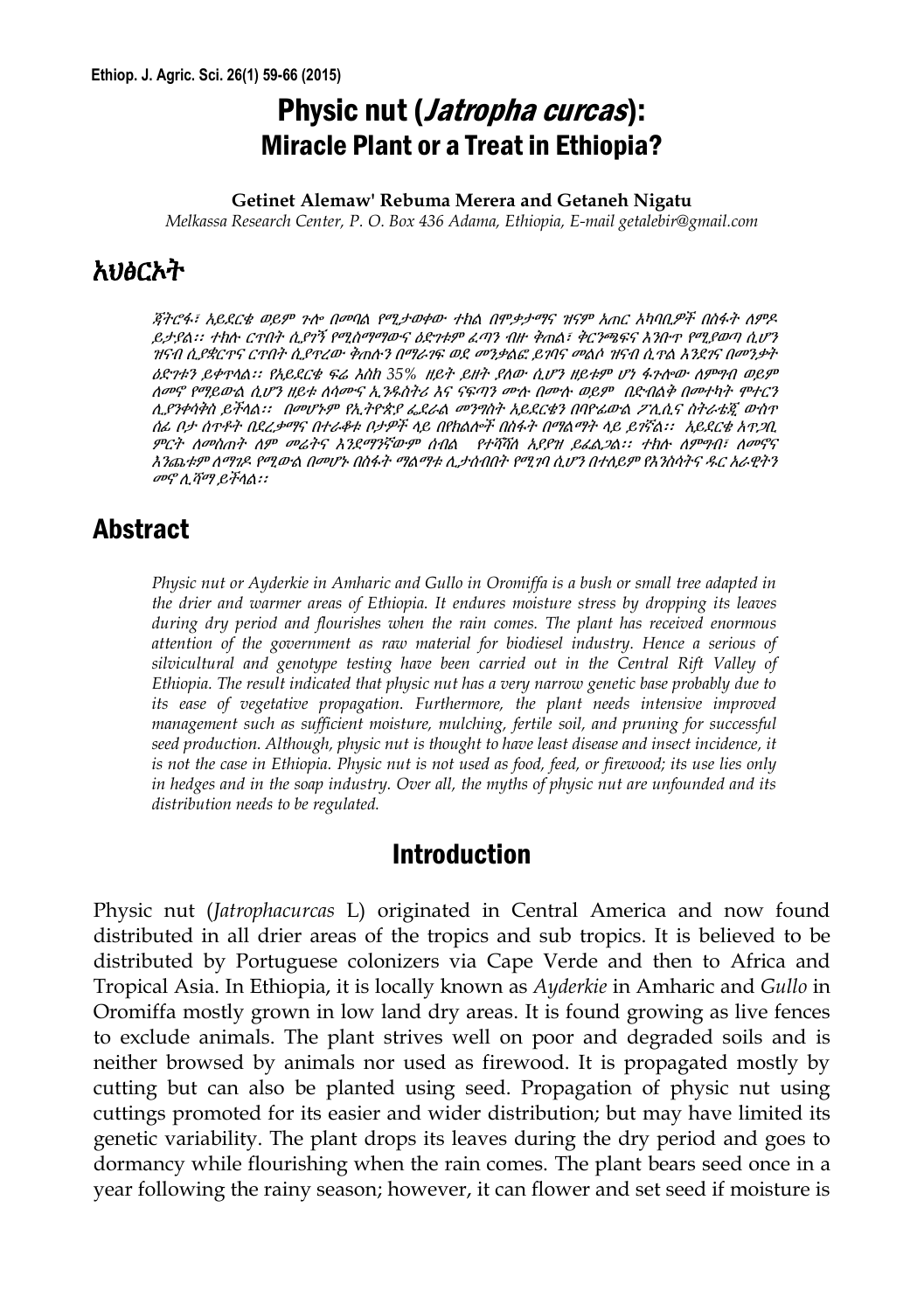available throughout the year. The seed contains oil but neither its oil nor the meal remaining after its oil extraction is consumed as feed or food. All plant parts particularly the seed is known to be toxic to mammals because of phorbol esters and curcin that are present in all plant parts (Hellar 1996). The composition of toxic substances is known to be very high in the seed than roots, stems, leaves, stem, and branches. Nontoxic and edible physic nut varieties have been identified in Mexico (Makkar et al 1998). In Ethiopia, there is no report on the consumption of physic nut and it is only known as a live fence.

In Ethiopia, no one knows when and where physic nut was introduced but can be found in drier areas particularly East and North Shewa, Gamo Gofa, South Wello, North and South Omo Zones as well as in Gambella and Benishangul Gumuz Regions. Recently physic nut has received the attention of the federal and regional governments mainly because of its potential as biodiesel. The government of Ethiopia has approved biofuel policy and strategy since 2007 with physic nut as a source of raw material for biodiesel industry. Hence, the plant is being promoted in Amhara, Tigray, Oromia and Southern National and Nationalities Regional States mostly in dry areas and hillsides. So far, there is no breakthrough in its utilization except in detergent industry to manufacture soap. In some countries such as Australia, South Africa, Jamaica, Panama, Honduras, Porto Rico, and El Salvador physic nut is classified as a weed. South Africa has banned commercial production of physic nut. In Ethiopia, it has received a glorious reception as a miracle plant. Huge plantation program is being launched in regional states on the onset of the biofuel policy and strategy. On the other hand, the commercial utilization of the plant as a raw material for biodiesel industry beyond for detergent and rural household is not known. In Kenya and Tanzania, the plant has been tested to be uneconomical for commercial production (Wahl et al 2009, Wekesa et al 2009). Therefore a serious of tests have been conducted to develop silvicultural techniques of the plant as well as to identify high yielding provenance genotype. This paper reports on the yielding potential and response to silvicultural management factors and out lines its future prospects.

## Materials and Methods

A serious of experiments has been carried out at Melkassa Agriculture Research Center and its Sub Center at Meisso to assess the potential of physic nut productivity in the Central Rift valley of Ethiopia. The oil content of international germplasm, seed yield of selected provenances and, effect of mulch, row, and plant spacing, were evaluated for four years.

Sixty-four accessions (40 local and 24 exotic) were evaluated at Melkassa and Meisso. All accessions were planted at Melkassa and Meisso in two rows, single plot spaced at 2 meters intra and 2.5 m inter row spacing. In the spacing trial,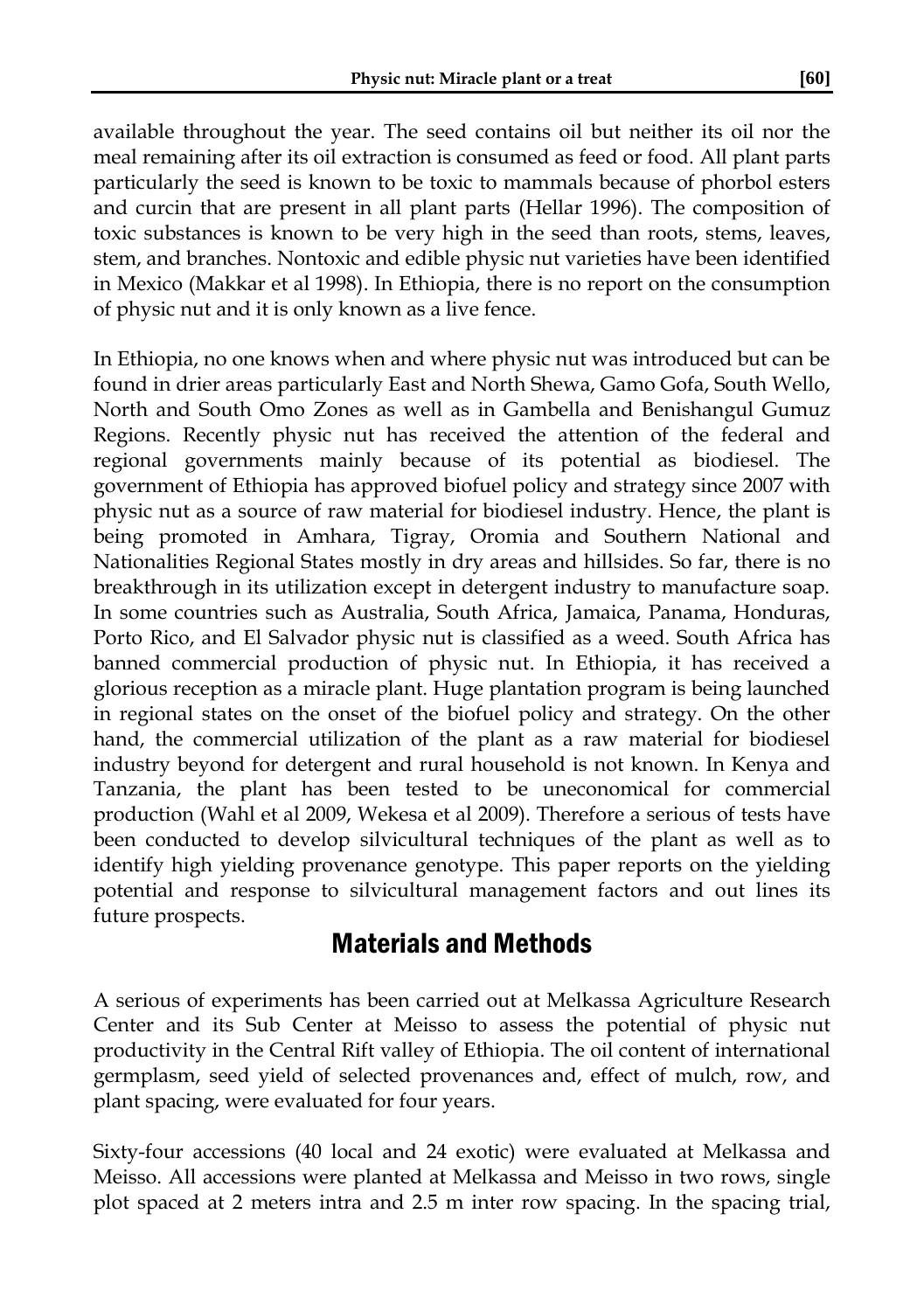three plant (2, 2.5 and 3 m) and four row (1.5, 2.0, 2.5 and 3.0 m) spacing were planted in three replications at Bishola and Melkassa main campus. Bishola is a trial site in the Southern end of the main campus Melkassa. The effect of mulch on the seed yield of physic nut plants at Melkassa was studied for four years. All testes at Melkassa were supplied with sufficient moisture during the dry period while those at Meisso and Bishola lack supplementary moisture supply. Data on seed yield was recorded for four years and oil content for two years. Similarly, the performance of four provenances of physic nut was evaluated for seed yield under supplementary irrigation at Melkassa.

The media to raise seedlings was prepared from sand, soil, and manure at a ratio of 1:1:1 were thoroughly mixed. Polyethylene pots were filled with growing media and watered to sufficient moisture. Two seeds were planted in each pot and reduced to one after four-leaf stage. Seedlings were watered every three days until they were eight weeks old. When they were eight weeks old, watering was reduced to once a week for hardening. Seedlings were transplanted in the field in pre prepared soil pits. Pit size was  $40 \text{ cm} \times 40 \text{ cm}$ , which were dug up a month earlier. The polyethylene bag was removed and seedlings containing soil media were put in the pits. Seedlings were cultivated every year to remove any annual and perennial weeds and other bushes. Seeds were harvested at maturity, dried and hand shelled. Seed yield was measured by recording the weight while seed weight was recorded as the weight of 100 seeds in gm. Oil content was determined using Nuclear Magnetic Resonance Spectroscopy, New Port Analyzer.

## Results and Discussion

The rainfall at Melkassa ranges from 548.7 to 1093.1 mm during 1992 to 2011 that failed almost all from June to August. In the same period, the amount of rainfall at Meisso ranges 497 mm 1115 mm that fall between June and August. The mean maximum and minimum temperatures at both locations did not show wide range. During the same period, humidity in the air at Melkassa was 48 to 56% and 37-45% at Meisso. These climate parameters clearly indicate that the two locations are semi-arid.

The application of farmyard manure on physic nut plants increased yield substantially (Figure 1). Seed yield of physic nut increased as the amount of farmyard Manure increases although the amount was not increased as the tree grows. Similarly, application mulch on surfaces of the physic nut trees improves yield over the control due to moisture conservation. Among mulch sources, haricot bean mulch was better than grass and tef mulch probably because it is a legume. Figure 1 and 2 indicates that the yield of physic nut reaches over 25 quintals per hectare per year under good management and supplementary irrigation. Physic nut does not require intensive management once it is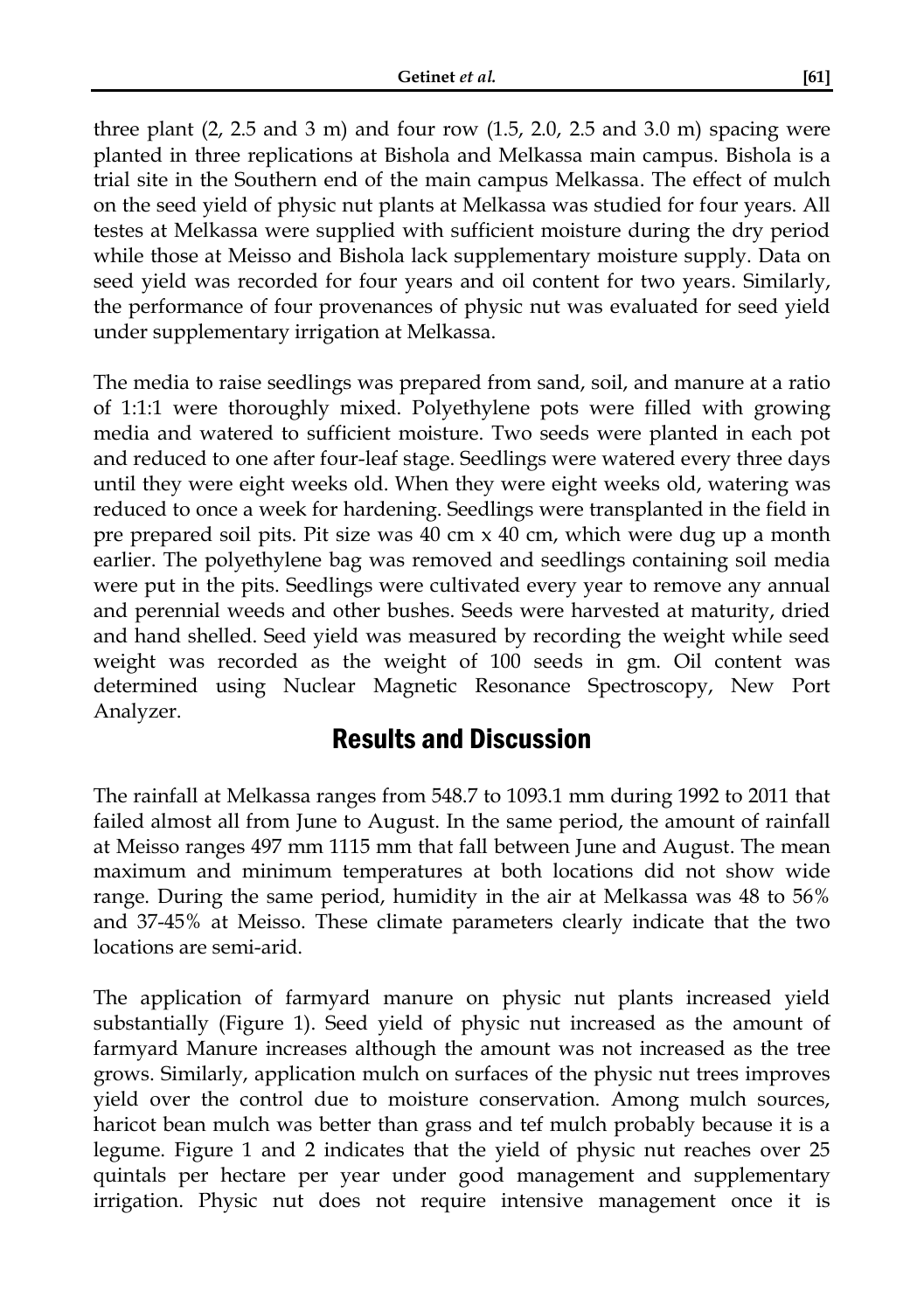established and such yield level seems to be adequate for oil seeds. However, such level of seed yield per hectare was achieved through good management and supplementary irrigation. In many cases, crops for irrigated farming must be very productive and high value to cover the cost of irrigation.

In the spacing trial, 2.5 meters between rows and 2 meters between plants was optimum followed by 3 meters by 2 meters of inter and intra row spacing (Figure 3). Similar experiment was carried out at Bishola without supplementary irrigation. The highest seed yield 10 q ha<sup>-1</sup> was obtained at 2 x 2 and 2.5 x 2 meters of row and plant spacing (Table 1.) However, 2.5 x 2 meters of row and plant spacing is preferred for ease of management particularly harvesting. The oil content of physic nut was not affected by spacing. The spacing experiment at Melkassa campus under good management and supplementary irrigation resulted in three times more seed yield than the similar experiment at Bishola. This was because the plants under supplementary irrigation at Melkassa were able to bear fruits throughout the year as compared to plants at Bishola, which were only able to bear fruit once a year using rainfall. Physic nut is a large bush and must be pruned at its first year for ease of management. One of the constraints of physic nut cultivation is harvesting hence pruning and optimum spacing are very important.

The seed yield of two exotic namely Kenya, Arusha, and four local namely Meiso, Sodere, Saula and Cheffa were studied for their yielding ability for four years under good management and supplementary irrigation (Figure 4). The seed yield of Arusha provenance imported from Tanzania was better particularly as compared to the indigenous provenances. It can also be concluded that the seed yield of physic nut at Melkassa condition with good management and supplementary irrigation can reach well over 30 quintals/ha. In literature seed yields of less than 5 q/ha in Cape Verde up to 50 q/ha in Nicaragua and 40 q/ha in Paraguay are reported (Heller 1996) without mentioning the level of management.

|                     | Seed yield (kg ha-1) |      |             |  |
|---------------------|----------------------|------|-------------|--|
| Spacing between     | 2005                 | 2006 | Oil content |  |
| rows and plants (m) |                      |      | (%)         |  |
| $2 \times 1.5$      | 376                  | 769  | 31          |  |
| $2.5 \times 1.5$    | 78                   | 527  | 30          |  |
| 2x2                 | 752                  | 1096 | 33          |  |
| $2.5 \times 2$      | 559                  | 1095 | 31          |  |
| 3x2                 | 415                  | 769  | 29          |  |
| $2.5 \times 2.5$    | 313                  | 435  | 30          |  |
| $3 \times 2.5$      | 285                  | 266  | 30          |  |
| $3 \times 3$        | 54                   | 209  | 31          |  |
| Mean                | 354                  | 645  | 31          |  |

Table 1. Seed yield of four and five year old physic nut bushes planted at different spacing at Bishoal/ Melkassa under well managed condition.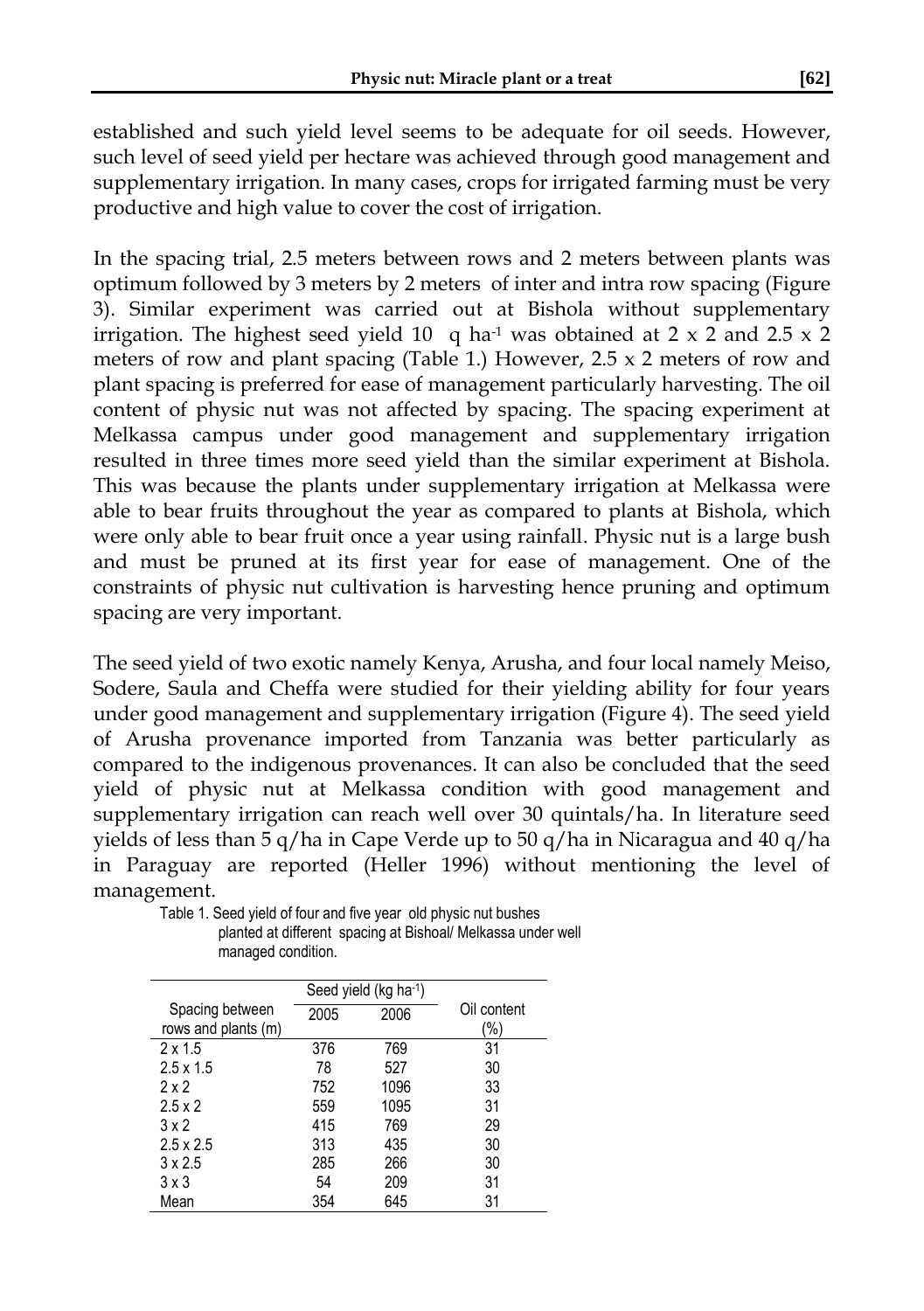

Figure 1. Effect of farm yard manure on the seed yield of physic nut at Melkassa.



 Y e a r Figure 2. Effect of mulch on the seed yield of physic nut.



Figure 3. Effect of Spacing on the seed yield of physic nut for three years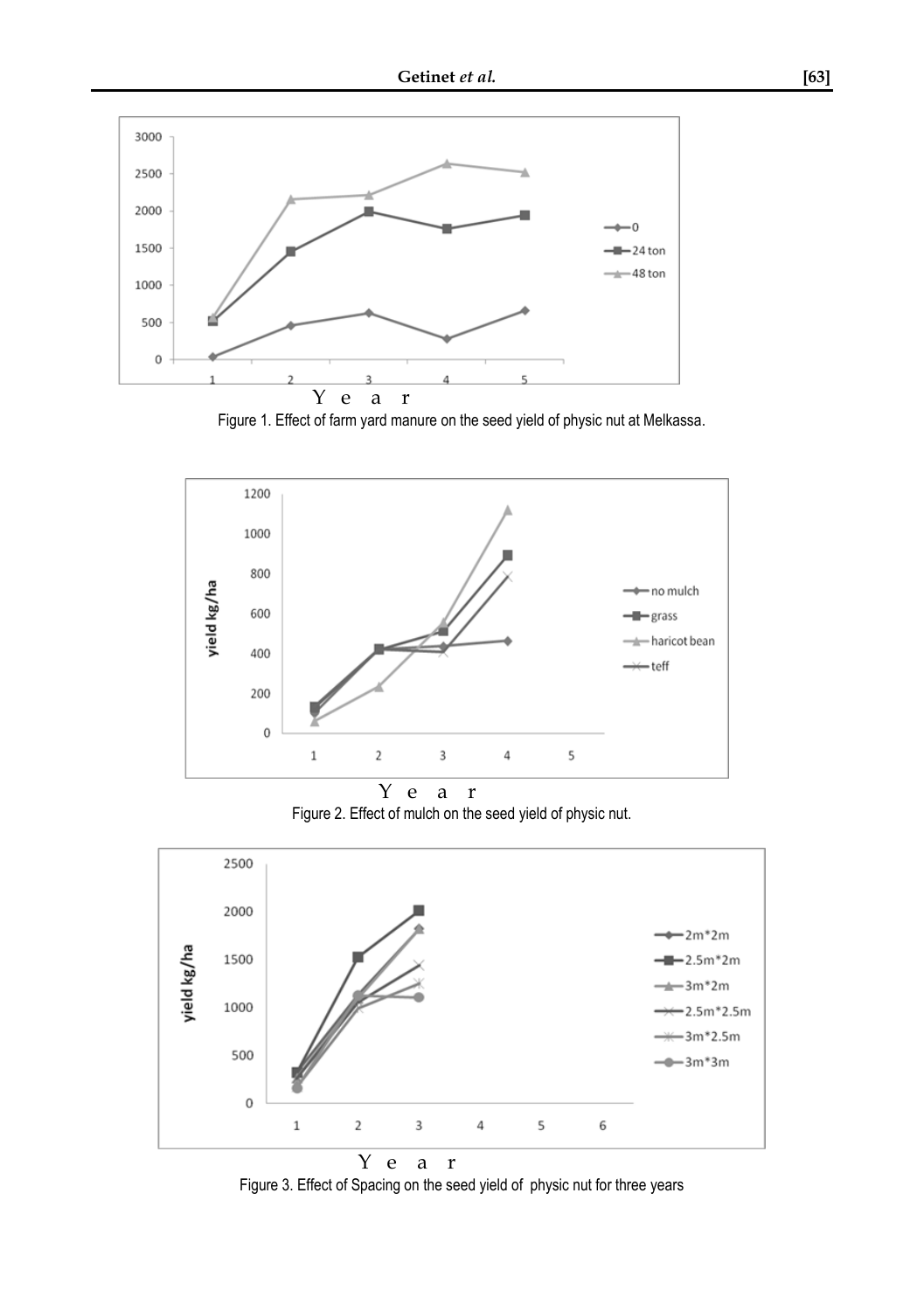

Figure 4. Yield of six genotypes of physic nut years

The oil content of 64 accessions grown at Melkassa and Meisso is indicated on Table 2. Local accessions have mostly higher oil content than the exotic accessions. Over all the oil content of physic nut is in the range of 22-35%, which is lower than sunflower, linseed, groundnut, and sesame, but about the same as safflower and higher than soybean under Ethiopian condition (Getinet 2013). Similarly, the seed weight of physic nut ranges 44 to 81  $g/100$  seeds at Melkassa. Both oil content and seed weight were higher at Melkassa than Meisso. The difference between Melkassa and Meisso in terms of mean minimum and mean maximum temperatures and precipitation was not significant except the higher value of relative humidity at Melkassa. The physic nut accessions showed limited phenotypic variability for many tree traits. Physic nut is cross-pollinating species and high level of variation was expected. However, the plant is propagated in many cases using cuttings and its ease of propagation may have limited its genetic variability. Montes *et al*. (2007) studied 225 physic nut accessions from India, Africa, and Latin America using AFLP. Low genetic variability was observed from India and Africa and high from Latin American accessions probably due to its ease of vegetative propagation. Basha *et al*. (2009) reported similar results involving physic nut accessions from 13 countries.

The seed yield and oil content of 13 provenances of physic nut grown at Meisso is indicated on Table 3. The test was grown under minimal inputs without mulch and supplementary irrigation. The oil content varied 29 to 36 % with seed yield of 2.55 to 4.87 q ha-1. Although the oil content was satisfactory, the seed yield was very low as compared to many of the commercial oilseeds. The oil yield per hectare of all provenances was lower than 2 q ha<sup>-1</sup> of oil. The difference in seed yields of silvicultural and variety tests at Melkassa campus under good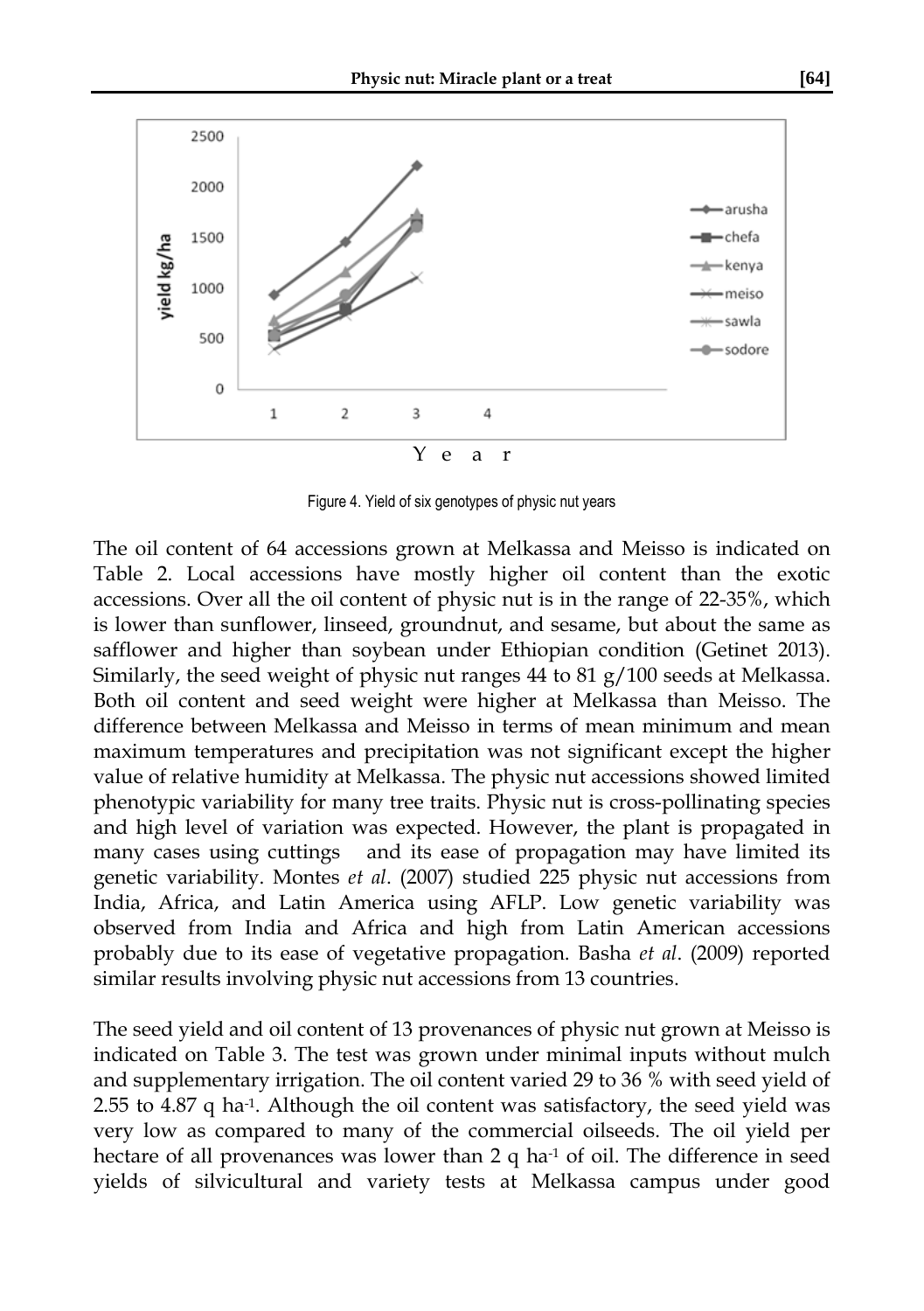management and with supplementary irrigation and; the tests at Meisso and Bishola underlines the importance of good management and adequate moisture for higher seed and oil yield of physic nut. The national biofuel policy and strategy states that physic nut should be grown under non-arable degraded land to avoid the competition with food crops. Unfortunately, good management and fertile soil are prerequisites for higher seed yield and physic nut is not exceptional. It appears that the national biofuels policy and strategy lacks agronomic consideration for physic nut. For physic nut to be economical as biodisel feed stock, it must be cultivated as any other cultivated crop for higher oil and seed yield. Pandey *et al*. (2012) stated that physic nut is recommended for plantation on degraded lands in India. However, he further stated that degraded lands could not nourish and sustain adequately for optimum production as a biodisel feed stock. Furthermore Pandey *et al*. (2012) stated that physic nut plantation on degraded lands and natural ecosystems or degraded forestlands can affect both the habitat and food sources of wild life and other biota.

Table 2. Range, mean and standard deviation of seed weight and oil content of 64 physic nut accessions grown at Meisso and Melkassa

| Trait                   | Location  |      |                 |           |      |           |
|-------------------------|-----------|------|-----------------|-----------|------|-----------|
|                         | Meisso    |      |                 | Melkassa  |      |           |
|                         | Range     | Mean | SD <sub>±</sub> | Range     | Mean | <b>SD</b> |
| Seed weight g/100 seeds | 21.4-60.5 | 47.1 | 5.5             | 44.8-81.4 | 57.6 | 14.2      |
| Oil content % dry seed  | 22.5-32.2 | 27.5 |                 | 25.4-35.0 | 29.7 | c         |

Table 3 . Seed Weight, seed yield, and oil content of six-year-old 13 physic nut provenances grown at Meisso 2013 under stressed environment.

|                     | No. of | 1000            | Seed yield | Oil content | Oil yield   |
|---------------------|--------|-----------------|------------|-------------|-------------|
| Entry               | trees  | seed weight (g) | (g ha-1)   | (%)         | q ha $-1$ ) |
| R <sub>1</sub> -009 | 12     | 60.00           | 3.48       | 30.20       | 1.05        |
| R <sub>1</sub> -012 | 15     | 60.00           | 2.55       | 28.80       | 0.73        |
| R <sub>2</sub> -004 | 13     | 58.33           | 4.00       | 31.57       | 1.26        |
| R <sub>2</sub> -008 | 14     | 60.00           | 4.87       | 29.23       | 1.42        |
| R3-002              | 13     | 56.67           | 4.29       | 32.87       | 1.41        |
| R3-004              | 10     | 60.00           | 0.98       | 33.30       | 0.32        |
| Mali                | 14     | 61.67           | 2.99       | 30.30       | 0.90        |
| Togo                | 5      | 58.00           | 4.02       | 30.40       | 1.22        |
| DC-001              | 10     | 40.00           | 4.05       | 31.73       | 1.28        |
| DC-002              | 13     | 63.33           | 3.42       | 27.07       | 0.92        |
| DC-003              | 14     | 56.67           | 2.54       | 26.70       | 0.67        |
| DC-004              | 13     | 56.67           | 3.79       | 29.30       | 1.09        |
| DC-005              | 15     | 60.00           | 3.11       | 36.93       | 1.12        |
| Mean                | 12     | 57.79           | 3.39       | 30.65       | 1.01        |

#### Insects and Diseases

Insect and disease surveys showed that among insects mily bug (probably various species) and cottony cusion scale are the major once. Cottony cusion Scale